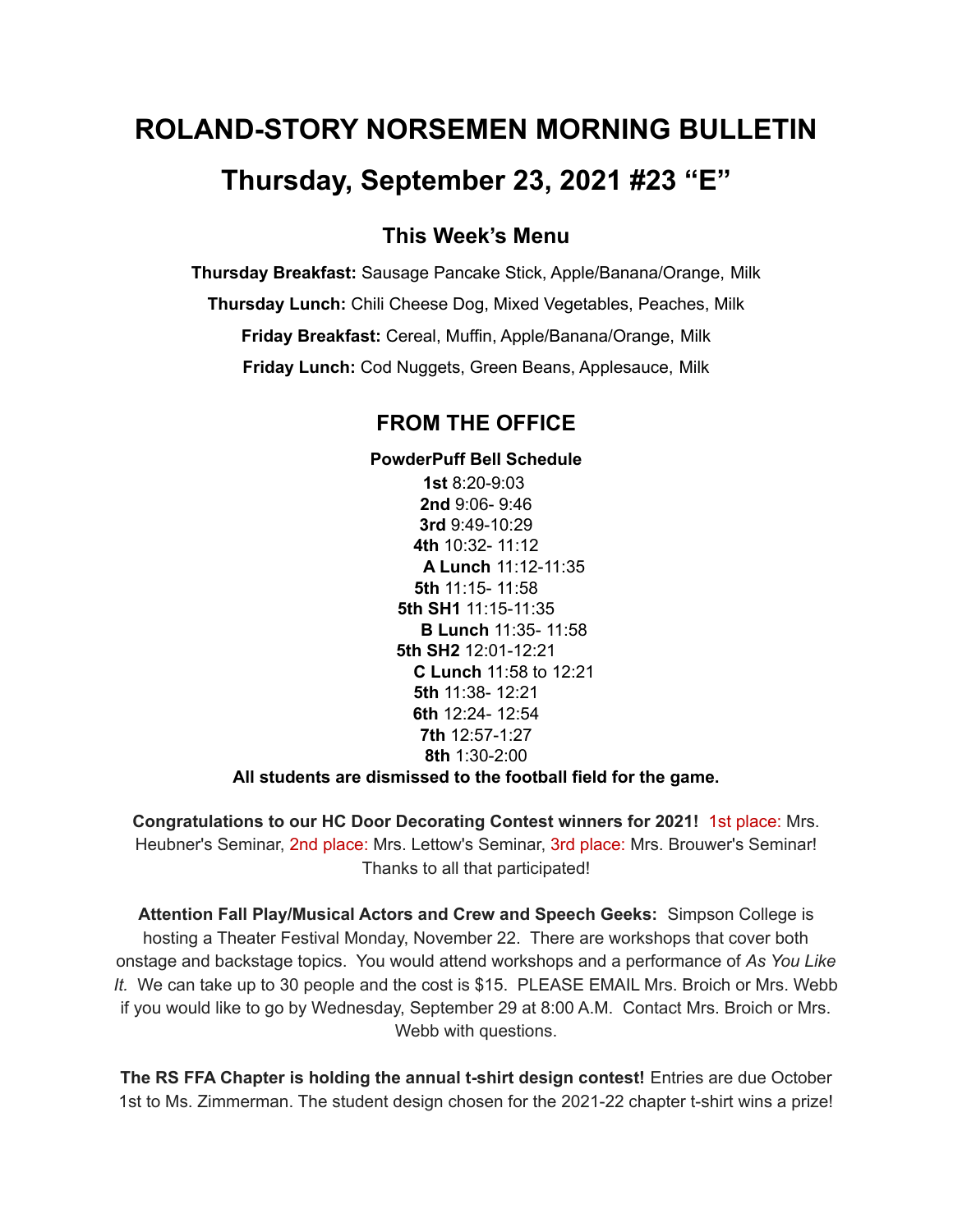The designs need to be original and follow the FFA branding guidelines at <https://www.ffa.org/brand/using-the-ffa-brand/>. Contact Ms. Z or any of the officers if you have any questions!

## **Homecoming Week Activities**

**Friday:** Homecoming Parade! The parade will start at 2:15 p.m. There will be a Pep Rally with the announcement of the Homecoming King and Queen Coronation immediately following the parade at 2:45 p.m.

## **Homecoming Week Themes 9/20-9/24**

**Thursday: Hawaiian Day Friday: Norsemen Spirit Day** ⚫️

## **From the Counselor's Office:**

## **[COUNSELOR'S](https://docs.google.com/document/d/1vmwczNPbDzXe9vFaG5LJMQ7NYDv-i4oQJHybqA65TUc/edit?usp=sharing) FOLDER**

## **College/Military Visit @ RSHS Sign up [here](https://forms.gle/9pTD2FPMHGQVCXTcA) by Friday, 9/24 to be requested** DMACC Application Day: Tuesday, 9/28 @ Seminar (Higginbottom Room) **UNI** / **Korthern lowa** Wednesday, 9/29 @ Seminar (Higginbottom Room) **COMMAGENTRAL Friday, 10/1 @ Seminar (Higginbottom Room)**

## **ATHLETIC ACTIVITIES FOR THE WEEK**

## **Friday 9/24**

JV2 Football Game @ Roland Story High School 4:45pm Varsity Football Game @ Roland Story High School 7:00pm

## **Dates to Remember**

9/27- Jostens Cap & Gown/Announcements with Senior Class 10:45 9/27- Jostens Class Jewelry/Jacket with Sophomore Class 11:10